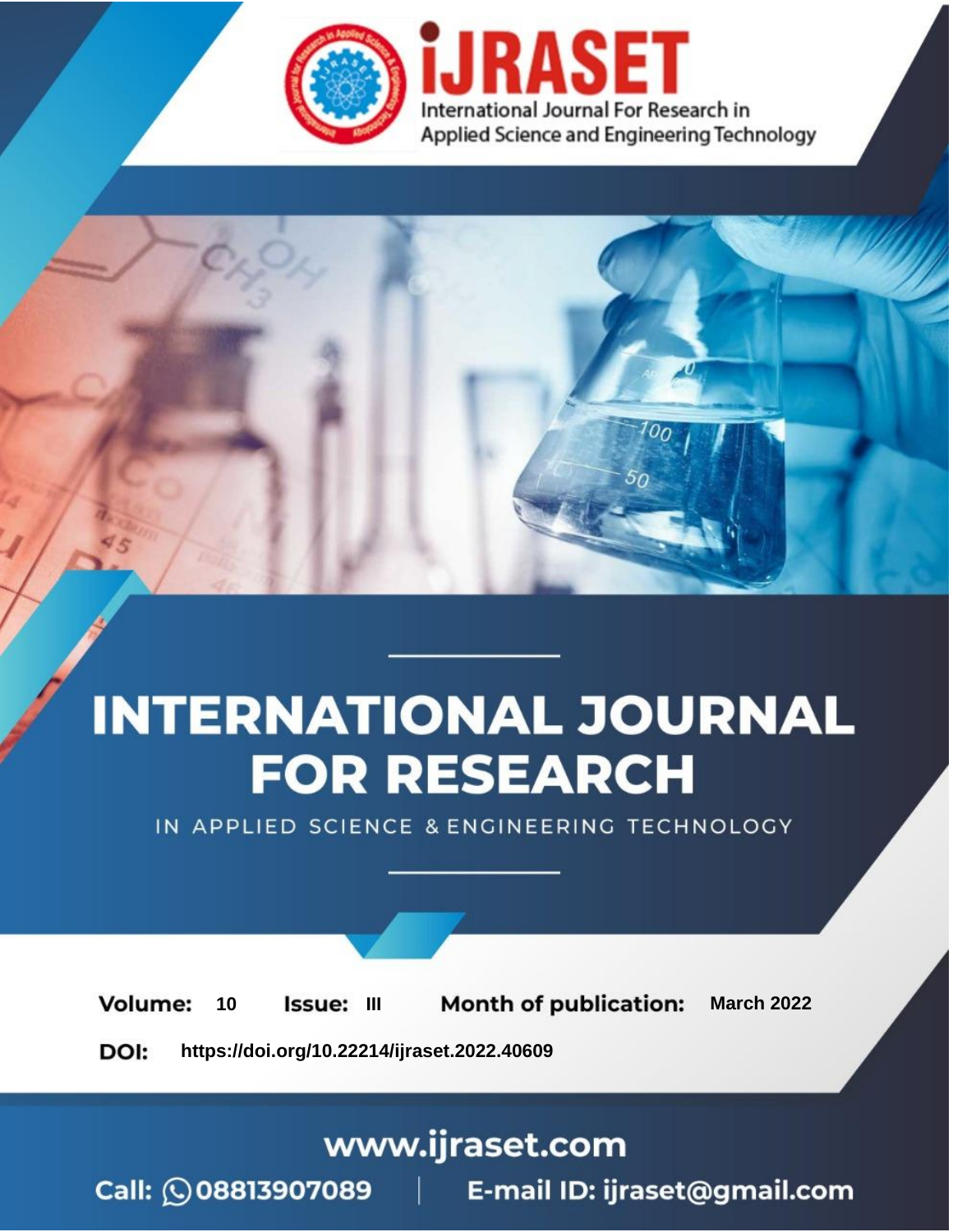International Journal for Research in Applied Science & Engineering Technology (IJRASET**)**  *ISSN: 2321-9653; IC Value: 45.98; SJ Impact Factor: 7.538 Volume 10 Issue III Mar 2022- Available at www.ijraset.com*



### **A Study of Black Cotton Soil by Using Sisal Fibre and Coconut Fibre**

Ayush  $\text{Singh}^1$ , Rahul Sharma<sup>2</sup>

*<sup>1</sup>M.Tech Scholar, <sup>2</sup>Assistant Professor, Radharaman Engineering, Bhopal*

*Abstract: The present study is aimed to compare the behaviour of black cotton soil reinforced with sisal and coconut fiber also referred as coir. The soil used is black cotton soil collected from Arera Colony Area of Bhopal District (M.P). Sisal*  fiber and coconut fiber are mixed randomly with soil in varying percentages (2%, 4% and 6%) respectively by dry weight of soil and compacted to maximum dry density at optimum moisture content. The test results indicate a reduction in the maximum dry density and the optimum moisture content of soil due to the addition of sisal fiber. It also indicates an improvement in the CBR value of soil due to the addition of sisal fiber and coconutfiber and the combination of above two *shows better results. The optimum CBR valueis obtained for 2 cm length for both the fibers i.e. for sisalfiber with 4% fiber content and for coconut fiber with 6%.*

*Keywords: Black Cotton soil, Sisal fiber, Coconut fiber, Maximum Dry Density, Stabilization, CBR*

#### **I. INTRODUCTION**

Expansive soil is one of its types, a regular fine-grained shake or soil material that consolidates at least one mud mineral with hints of metal oxides and natural problem. Depending on the composition of the material, the soil also has various properties. It is moderate to exhausted, solidifies quickly, and difficult to use for anything given its better molecular measurement. Black Cotton Soil is a kind of expansive soil in which it expands in volume when wet and shrinks when dry. In some situations, construction on clay soil is unavoidable so soil stabilization is one of the most commonly used methods to increase the technical properties of soil (earth), due to soil adjustment, the load-bearing limit of the establishment of the structure is widened and its quality, its watertightness, its protection against leaching. The basic methods of stabilization are cementation, bitumination, silicification, resinification, methods using electrochemical or thermal action and artificial freezing. These methods can have effects on the environment. In the context of sustainable development, of the natural environment, the use of natural fibers in geotechnical applications is desirable. Reinforcing soil with fiber is a cost-effective solution to soil problems/soil improvement. This experimental study focuses on the use of sisal and coconut fiber for soil stability. The study includes the properties of sisal, coir, and clay, as well as experimental workouts such as the California Rolling Ratio and the Unconfined Compression Test.

- *A. Properties of Black Cotton Soil*
- *1)* Black soil has a texture like clayey and is highly fertile.
- *2)* Black soil structure is cloddish or sometimes friable.
- *3)* Black soil when dry gets a contract and develops deep wide cracks.
- *4)* Black soil expands when they are wet and they are hard to ploy.
- *5)* Black soil contains almost 50% of clay and can hold water for a long time.

#### *B. Methodology Considered*

In this work, the analysis is based on an experimental work which is used to study

"A study on the reinforcement of black cotton soil using sisal fiber and coir fiber" according to IS standards.

#### **II. LIQUID LIMIT**

When water is added to dry soil, its state of consistency changes from hard to soft. If we add water to fine-grained soil, the water will change its consistency from hard to semi-hard. If we continue to add more water, the soil will again change its consistency state from semi-hard to plastic and eventually reach a liquid consistency stage. When the soil reaches the state of liquid consistency, it no longer has any cohesive force to maintain its shape under its own weight. It will begin to distort its shape. Thus, the amount of water that is responsible for this state of soil consistency is called liquid limit of soil. In other words, we can define the liquidity limit as "It is the minimum water content at which the soil is still in a liquid state, but has a small shear resistance against flow."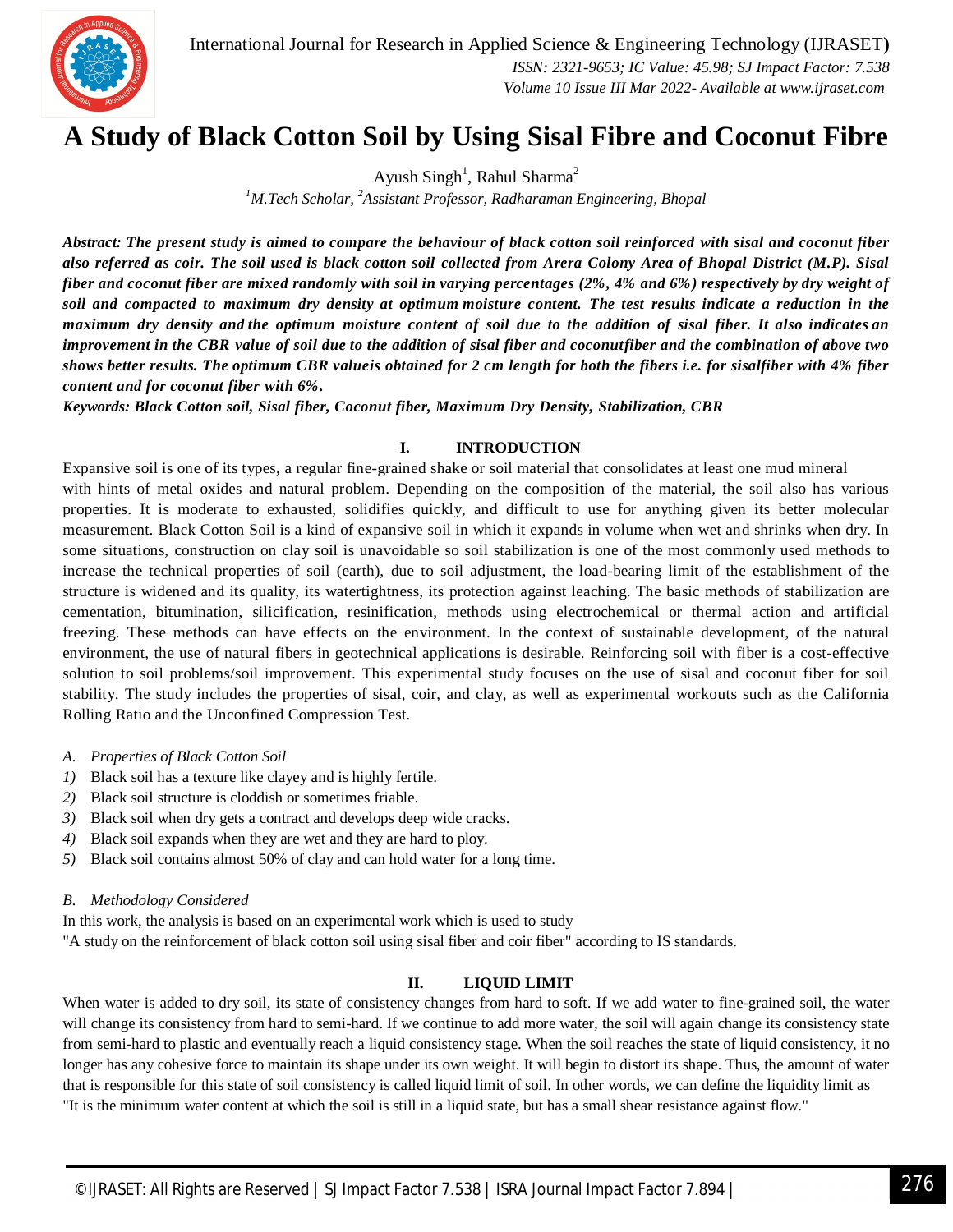

#### **III. SOIL LIQUID LIMIT**



Fig:1 CASAGRANDE APPARATUS

- *1*) Liquid limit of soil is a very important property of fine-grained soil (or cohesive soil)
- *2)* Liquid limit value is used to classify fine-grained soils.
- *3)* It gives us information on the state of consistency of the soil on the site.
- *4)* Soil liquid limit can be used to predict soil consolidation properties while calculating allowable bearing capacity and foundation settlement.
- *5)* Soil liquid limit value is also used to calculate clay activity and soil toughness index.

#### *A. Test Preparation*

Place part of the paste in the cup of the liquid limiter. Level the mixture so as to have a maximum depth of 1 cm. Pass the grooving tool through the sample according to the axis of symmetry of the cup, holding the tool perpendicular to the cup. For normal, finegrained soil. The Casagrande tool is used to cut a groove 2mm wide at the bottom, 11mm wide at the top and 8mm deep. For sandy soils: The ASTM tool is used to cut a groove 2mm wide at the bottom, 13.6mm wide at the top and 10mm deep.

After the earth has been cut by a suitable grooving tool, the handle is rotated at approximately 2 revolutions per second and the no. of counted counts, until the two parts of the soil sample come into contact over a length of about 10 mm.

Take about 10 g of soil near the closed groove and determine its water content. The earth from the cup is transferred to the dish containing the earth paste and mixed thoroughly after adding a little more water. Repeat the test.

By changing the water content of the soil and repeating the previous operations, obtain at least 5 readings between 15 and 35 counts. Do not mix dry soil to change the consistency. The liquidity limit is determined by plotting a "debit curve" on a semi-logarithmic graph, sans. counts on the abscissa (logarithmic scale) and the water content on the ordinate and by drawing the best straight line passing through the plotted points.



Fig:2 Liquid Limit Apparatus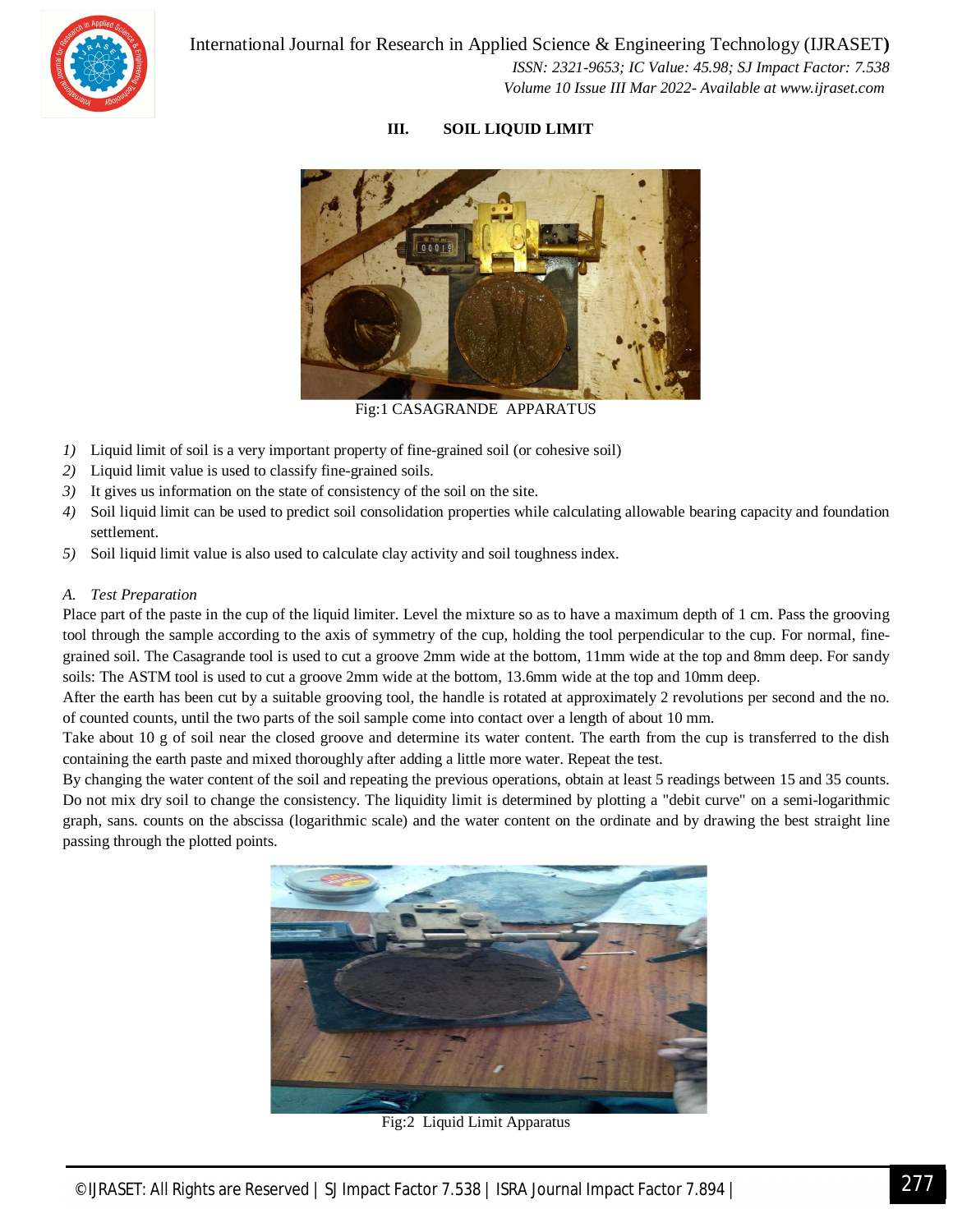

International Journal for Research in Applied Science & Engineering Technology (IJRASET**)**

 *ISSN: 2321-9653; IC Value: 45.98; SJ Impact Factor: 7.538 Volume 10 Issue III Mar 2022- Available at www.ijraset.com*

#### **IV. COMPACTION TEST**

The Proctor compaction test is a laboratory method of experimentally determining the optimum moisture content at which a given type of soil will become densest and reach its maximum dry density. The term Proctor is in honor of R.R. Proctor.

#### *A. Device Required*

Proctor mold with a capacity of 1000 cc with an internal diameter of 10 cm and a height of 12 cm. The mold should have a removable collar and a removable base plate.

- *1)* Pestle: Mechanically operated metal pestle with a face diameter of 5.08 cm and a weight of 2.5 kg. The rammer must be equipped with a suitable device to control the height of fall up to a free fall of 30 cm.
- *2)* Examples of extrusions.
- *3)* A scale with a capacity of 15 kg.
- *4)* Sensitive balance.
- *5)* Blending tools
- *B. Procedure*
- *1)* Dry the soil sample by exposing it to air or sunlight (about 5 kg) in the given tray. Thoroughly mix the sample with enough water to moisten it about four to six percentage points below the optimum moisture content.
- *2)* Weigh the proctor mold without base plate and collar. Attach the collar and the base plate. Place the earth in the Proctor mold and compact it in 3 layers giving 25 strokes per layer with the 2.5 kg pestle falling through.
- *3)* Remove the collar, cut the compacted earth flush with the top of the mold using the ruler and weigh.
- *4)* Divide the weight of the compacted sample by 1000 cc and record the result as the wet weight gwet in grams per cubic centimeter of compacted soil.
- *5)* Remove the sample from the mold and slice it vertically and obtain a small sample for moisture determination.
- *6)* Increase the moisture content of the soil sample by one or two percentage points and repeat the above procedure for each addition of water.

#### **V. TEST RESULTS**

| S. No.         | Penetration | Load | Load X Proving<br>Ring |
|----------------|-------------|------|------------------------|
|                |             |      | Constant $(35.21N)$    |
| 1              | O           | 0    |                        |
| $\overline{2}$ | 0.5         | 7    | 246.47                 |
| 3              | 1.0         | 9    | 316.89                 |
| 4              | 1.5         | 11   | 387.31                 |
| 5              | 2.0         | 13   | 457.73                 |
| 6              | 2.5         | 15   | 528.15                 |
| 7              | 3.0         | 15.5 | 545.75                 |
| 8              | 3.5         | 16   | 563.36                 |
| 9              | 4.0         | 17   | 598.57                 |

Table 1:- CBR Test Result of Black Cotton Soil

#### **VI. CONCLUSIONS**

On the basis of experimental investigation & results obtained. In present dissertation work following conclusion can be drawn –

- *1)* The CBR rate of virgin black cotton soil obtained as 3.85 %. CBR value of black cotton soil increases with the addition of sisal fibre and coconut fiber.
- *2)* The maximum CBR value is found to be 4.75 % by mixing 4% sisal fibre by weight in black cotton soil.
- *3)* The maximum CBR value is found to be 4.88 % by mixing 4% coconut fibre by weight in black cotton soil.
- *4)* At 2 % addition of both sisal fibre and coconut fibre the black cotton soil mix shows slight increment in CBR values respectively 4.11 % and 4.24 %.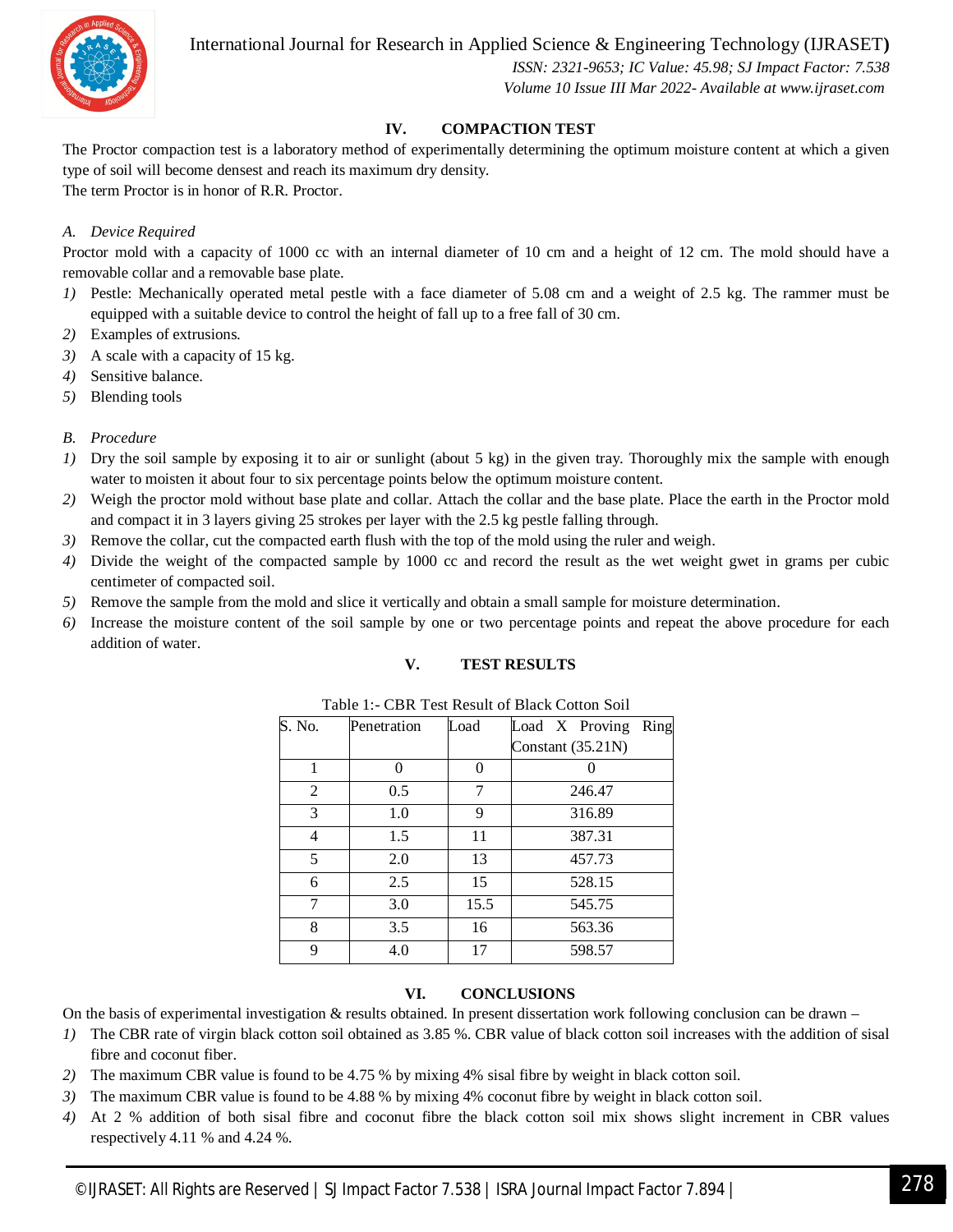

#### International Journal for Research in Applied Science & Engineering Technology (IJRASET**)**

 *ISSN: 2321-9653; IC Value: 45.98; SJ Impact Factor: 7.538*

 *Volume 10 Issue III Mar 2022- Available at www.ijraset.com*

- *5)* Beyond 4 %, if we raise percentage of sisal fibre and coconut fibre in black cotton soil the CBR value reduces
- *6)* This stabilized black cotton soil can be used in the construction of some inferior works.
- *7)* According to the study and work done, when comparing black cotton soil mixed with sisal fibre and coconut fibre, the coconut fibre is found superior than sisal fibre at 2 %, 4 % and 6 % by weight.

#### **REFERENCES**

- [1] Shrithi S Badami, Stabilization of Black Cotton Soil by random inclusion of sisal fibre, International Journal of Innovative Research in Science Engineering and Technology, Vol. 6, Issue 2, February 2017.
- [2] Jyothi Swarup, Anvesh Kumar, Dr. Suresh Babu, Manikanta, Behaviour Of Soft Subgrade Soil When Stabilized with Alkaline Solution And Reinforced With Sisal Fibre, International Journal of Informative & FuturisticResearch Volume 2 Issue 8 April 2015.
- [3] John Engbonye SANI, Jacob Oyeniyiafolayan, Ifeanyi Azukachukwujama, Paul yohanna, Leonardo Electronic Journal of Practices and Technologies, Issue 31, July-December 2017 p. 59-76.
- [4] Abhijith S, Aruna T, Effect of Sisal Fibres and GGBS on Strength Properties of Black Cotton Soil, InternationalJournal of Innovative Research in Science,Engineering and Technology, Vol. 4, Issue 7, July 2015.
- [5] Santhi Krishna K, Sayida M.K., Behaviour of BlacCotton Soil Reinforced withSisalFibre, 10th National Conference on Technological Trends, ResearchGate march 2015.
- [6] Shukla Devdatt, Rajan Shikha, Saxena A.K., Jha A.K., Soil Stabilization Using Coconut Coir Fibre, International Journal for Research in Applied Science & Engineering Technology (IJRASET), Volume 3 Issue IX, September 2015.
- [7] Subramani, D. Uday Kumar, Experimental Study On Stabilization Of Clay Soil Using Coir Fibre, International Journal of Application or Innovation in Engineering & Management (IJAIEM), Volume 5, Issue 5, May 2016.
- [8] Mr. Kilabanur Promod, 2Ms. Archana N, A Comparative Study on Engineering Properties of Expansive soil Treated with Sisal fibre in addition